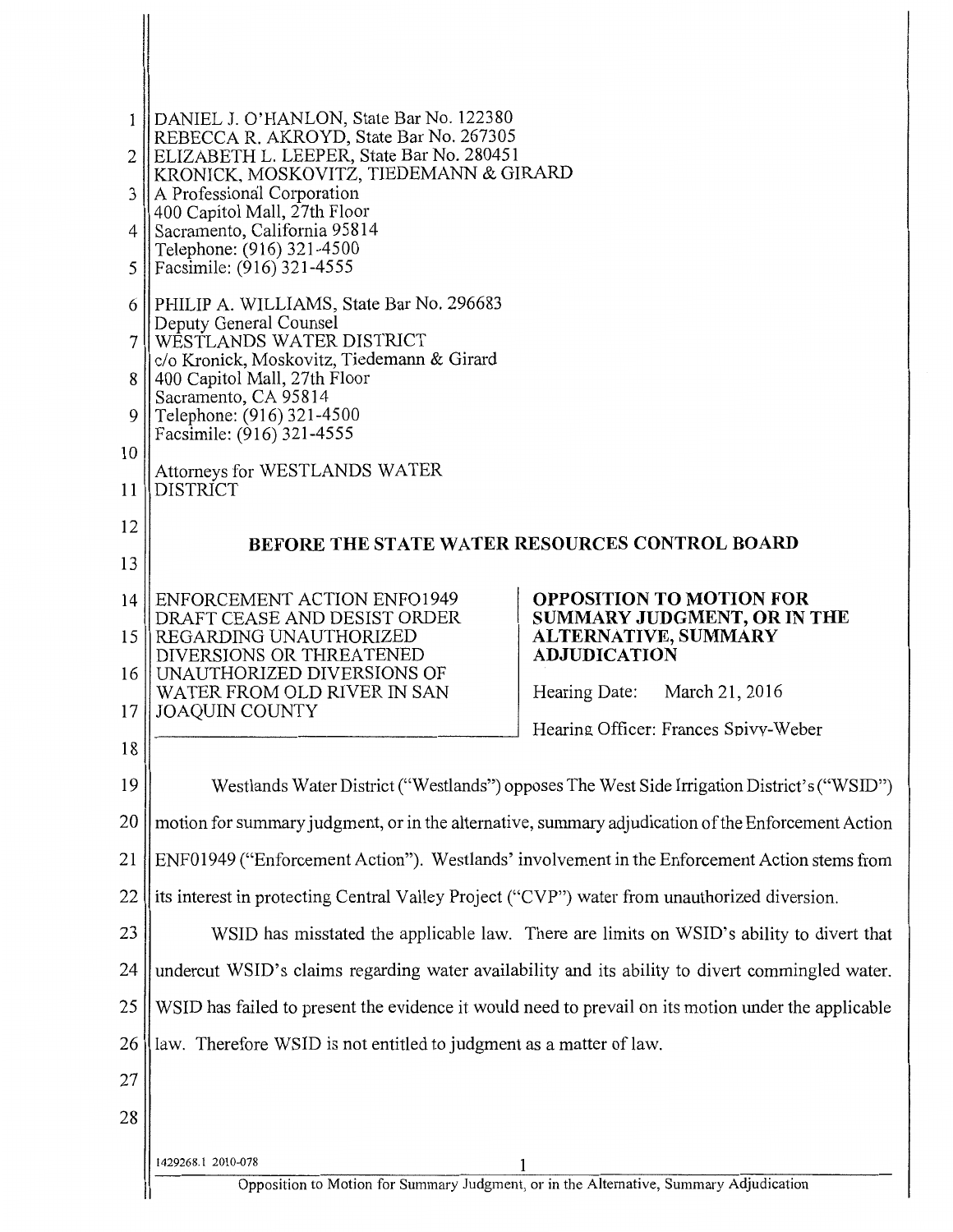#### 1 **I. ARGUMENT**

2 3

# **A. WSID Is Not Entitled To Judgment as a Matter of Law Regarding Water Availability**

4 WSID argues that because the State Water Resources Control Board's ("Water Board") water 5 || availability analysis did not include the Sacramento River as a primary source of supply available to 6 WSID under License 13 81, the Prosecution Team cannot establish that no water was available to 7 | divert for WSID after May 1, 2015. (Memorandum of Points and Authorities in Support of Motions 8 | for Summary Judgment or Alternatively for Summary Adjudication, and Motions To Dismiss ["WSID 9 Mem."] at 5:3-10.) This argument fails. First, WSID's water right license (License 1381) identifies 10 If the source of water for WSID's diversions as Old River, a tributary of the San Joaquin River. The 11 presence of Sacramento River water at WSID's point of diversion does not automatically entitle 12 WSID to divert Sacramento River water as an additional source of supply under License 1381, and 13 WSID does not establish that any Sacramento River water present is abandoned and available for 14 appropriation. Second, there are limits on WSID's diversion of water, including the rule that WSID 15 may not divert previously stored water. Because WSID misstates the law regarding available sources  $16$  of supply and fails to present the evidence it would need to prevail on its claim regarding water 17 availability, the Hearing Officer should deny WSID's motion.

- 18
- 19

#### **1. WSID Has Not Established that the Sacramento River Is a Source of Supply for License 1381**

20 Water right permits and licenses are associated with specific sources of supply. Thus, an 21 application for an appropriative water right must identify the source of supply (Wat. Code,  $\S$  1301,  $22$  subd. (d)), and the Water Board must identify the source of supply in any permit or license ultimately 23 granted. The permit or license "gives the right to take and use water only to the extent and for the 24 || purpose allowed in the permit." (Wat. Code, § 1381; see Wat. Code, §§ 1605, 1610.) In practice as 25 well, a water right is generally limited by the quantity of water associated with the water source or 26 Sources for that right. (See *Turner v. James Canal Co.* (1909) 155 Cal. 82, 90-91, 95; Hutchins, The 27 California Law of Water Rights at p. 186.) While foreign water may be a source of supply for 28 appropriators, appropriators may only divert foreign water if the water is abandoned, with no intention 1429268.1 2010-078 2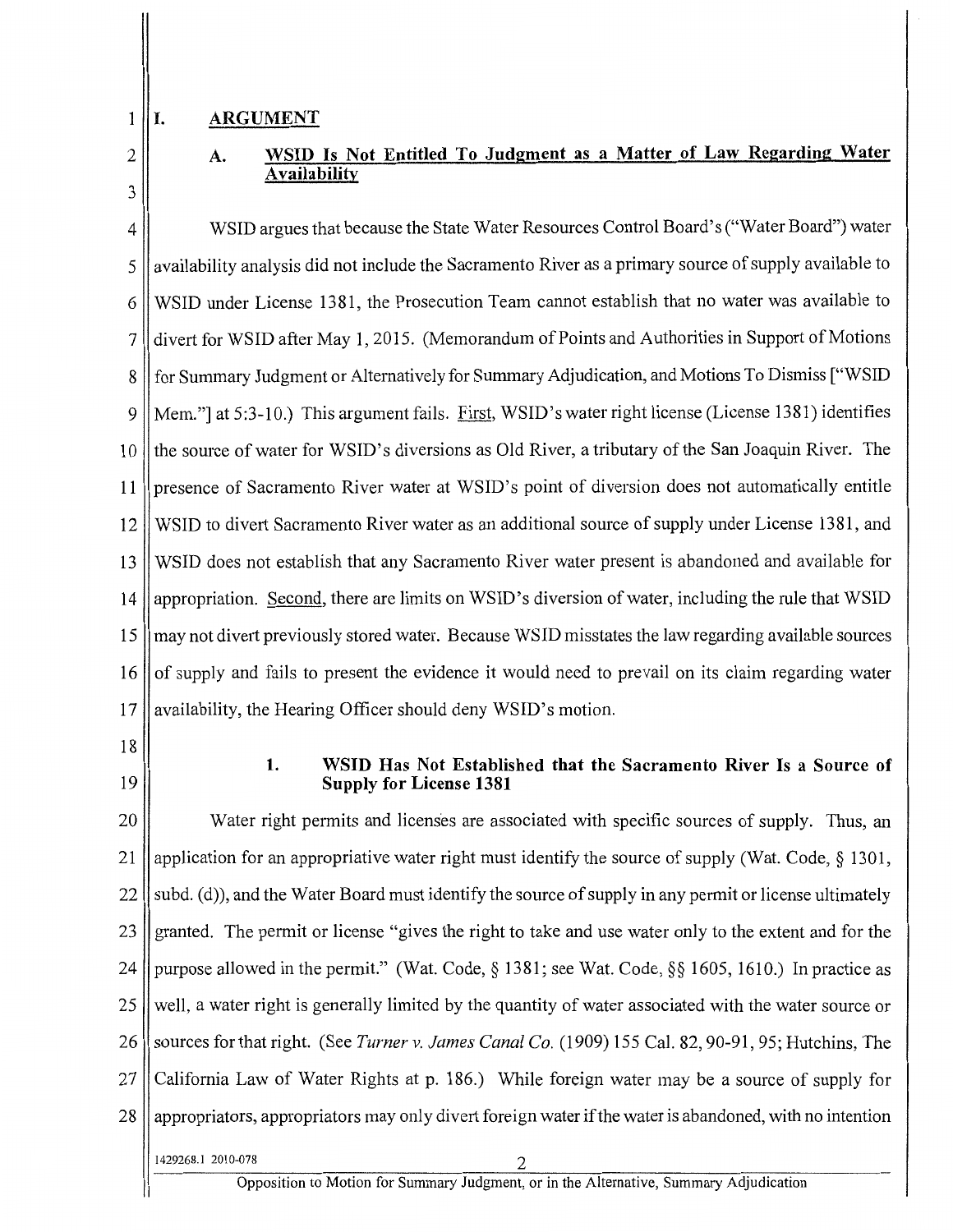1 | on the part of the one abandoning the water to recapture it. (Hutchins, The California Law of Water 2 Rights at p. 69.)

3 License 1381 identifies Old River, a tributary ofthe San Joaquin River, as WSID's source of  $4$   $\parallel$  supply. (WSID0005.) Consistent with License 1381, a 1985 Water Board inspection report identifies  $5$  the San Joaquin River as the source of supply, and its direction of origin as from the south. 6 (WSID0009.) Neither document identifies the Sacramento River as a source of supply for WSID. 7 Nor has WSID cited any evidence that Sacramento River water was a source of supply considered by 8 the Water Board when it evaluated whether to issue a permit leading to License 1381. In fact, 9 || Prosecution Team witness Kathy Mrowka indicates that "only the waters of Old River, and not Delta 10 l tidal flows, were considered in determining whether to issue a permit leading to License 1381 ..." 11 (WR-7 at p. 13.) WSID argues that "Sacramento River water has historically been a source of supply 12 available to WSID under its License" (WSID Mem. at 5:6-7, citing UMF $\P$ 3), but Bulletin 21, which is 13 cited as support, is not evidence of the source of supply considered by the Water Board when it 14 considered the original application for an appropriative water right. Bulletin 21 was prepared by the 15 Department of Public Works, not the Water Board, and was published in 1929, several years before 16 the Water Board issued License 1381.

17 WSID is not entitled to divert Sacramento River water that is present at its point of diversion 18 simply by virtue of its presence in Old River. WSID points to model simulations of 1931 to support 19 the concept that "the Sacramento River and agricultural runoffwere the dominant source ofwater in 20  $\parallel$  the summer months [in 1931]." (WSID UMF 12; BBID384 at pp. 12-13.) The modeling in exhibit 21 BBID384 apparently indicates that "[d]uring the summer of 1931, the water present at WSID's intake 22 Consisted of approximately 35% to 50% Sacramento River water ..." (BBID384 at p. 83.) More 23 || modeling purports to establish that "approximately 65% to 75% or more of the water present at the 24 WSID intake during the irrigation season in 2015 originated from the Sacramento River or from 25 || agricultural return flows ..." (WSID UMF 13, BBID384 at p. 15.) It appears that the modeling for 26 2015 was not done on a without CVP and State Water Project basis, and did not account for the 27 || presence of stored water. (See BBID388 at  $\P$  21.f.vii; BBID384 at pp. 96-97.) Even assuming the 28 accuracy of this modeling, the presence of Sacramento River water in Old River in 1931 or even in

1429268.1 2010-078 3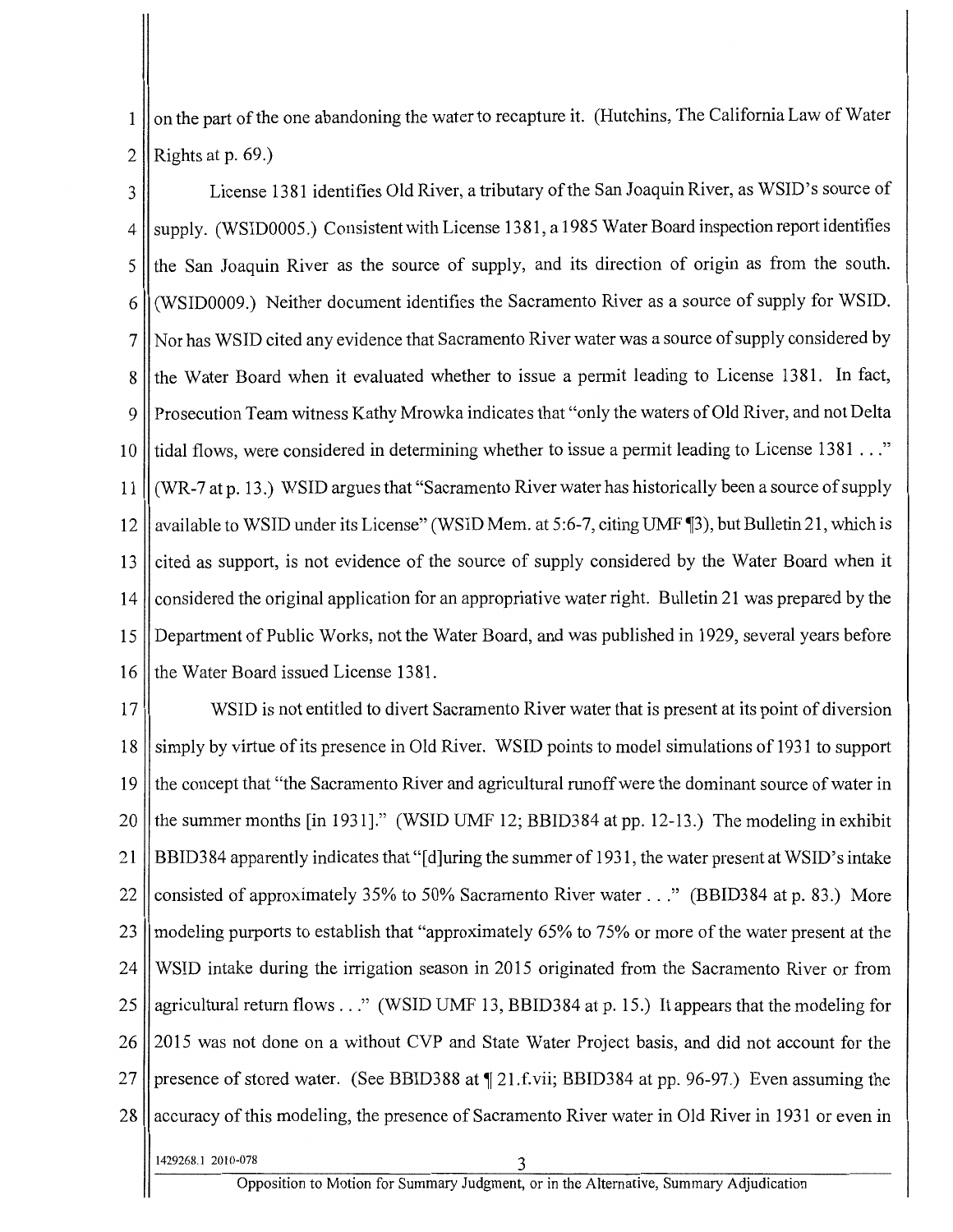1 2015 does not make the Sacramento River a source of supply available tmder License 1381.

2 3

## 2. There Are Limits on WSID's Ability To Divert Water Present at its Point of Diversion, Including that WSID Has No Right To Divert Stored Water

4 WSID has no right to divert previously stored water. Appropriators such as WSID are limited 5 to diverting either natural flow or abandoned flow. (Wat. Code, § 1202; *United States v. SWRCB*  6 (1986) 182 Cal.App.3d 82, 116.) Water that is released from CVP storage and travels through the 7 || Sacramento-San Joaquin Delta ("Delta") to meet water quality standards and/or for export is not 8 || "abandoned" flow that may be diverted. *(City of Los Angeles v. City of Glendale* (1943) 23 Cal.2d 68, 9 77; *Stevens v. Oakdale Irr. Dist.* (1939) 13 Cal.2d 343, 352.) WSID's post-1914 appropriative water 10 right does not entitle it to divert water that was previously stored by the CVP. *(ElDorado Irrigation*  11 *Dist. v. SWRCB* (2006) 142 Cal.App.4th 937, 976; *Phelps v. SWRCB(2007)* 157 Cal.App.4th 89, 107, 12 111; SWRCB Order WR 2004-004 at pp. 16.)

13 | This limitation on WSID's appropriative water right is significant. When the CVP releases 14 previously stored water into the Delta for the purpose of satisfying water quality standards and/or for 15 diversion in the south Delta, and those supplies are diverted by water users alleging senior water 16 rights, CVP contractors, including Westlands, are injured. The unauthorized diversion of previously 17 stored water forces the CVP to release more stored water into the system than it would otherwise be 18 || required to do to satisfy water quality and other regulatory standards. Without the unauthorized 19 diversions, some additional quantity of water would be available for CVP purposes.

20 WSID does not address whether its modeling shows stored water was present at its point of 21 diversion in 2015. But, if water at WSID's point of diversion includes Sacramento River water that  $22$  was previously stored by the CVP, that stored water is not "available" to WSID. It was not error for 23 the Water Board to exclude stored water from its water availability analysis.

24 | In sum, WSID has not established that Sacramento River water is a source of supply under 25 License 1381. It has not established whether all or some portion of the Sacramento River water that is 26 present at WSID's point of diversion is abandoned, and therefore subject to appropriation. Nor has 27 WSID established whether all or some portion of the water that is present at WSID's point of 28 diversion is previously stored water, which is properly excluded from any water availability analysis.

1429268.1 2010-078 4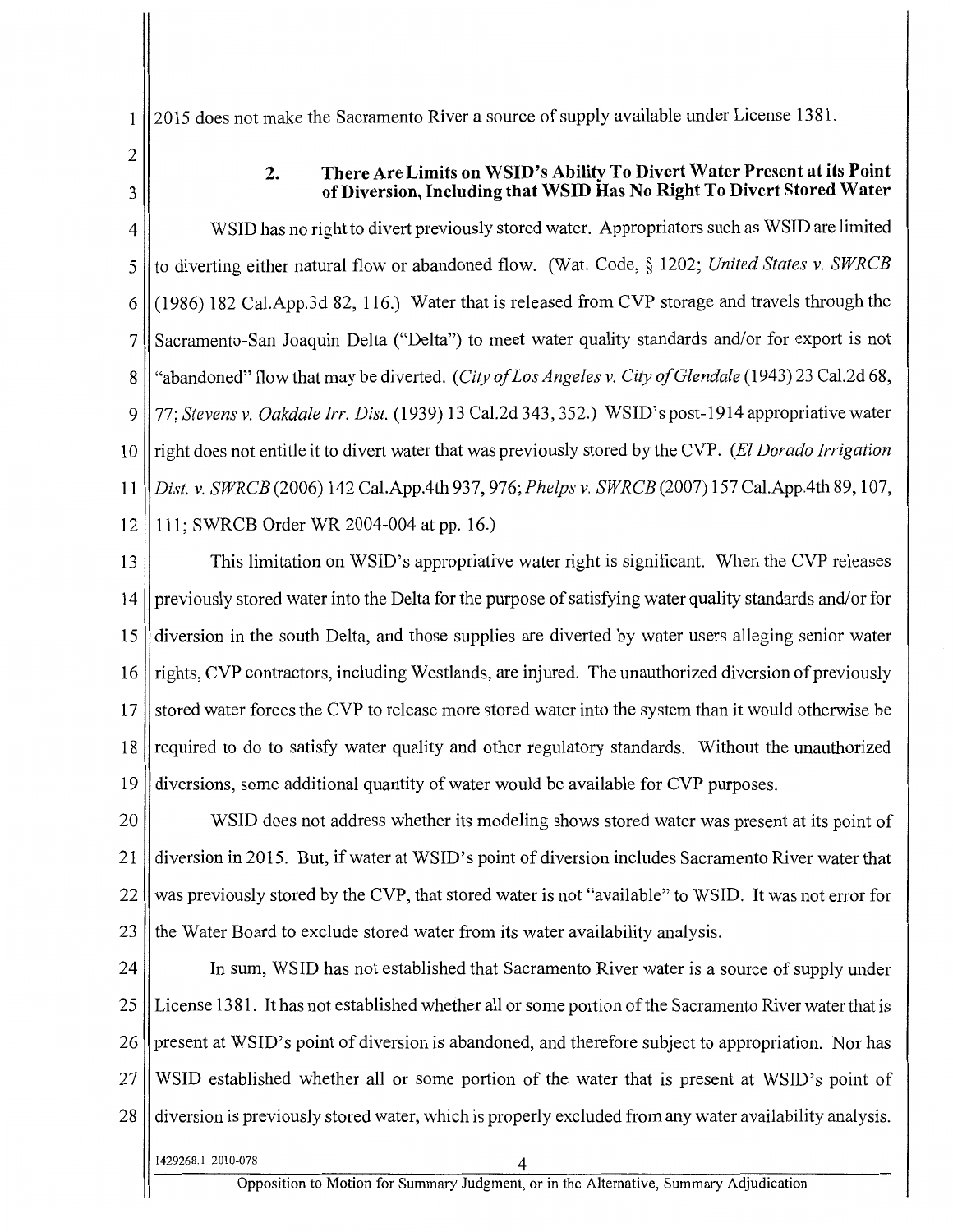1 For these reasons, the Hearing Officer should deny WSID's motion as to its claims regarding water 2 || availability.

### 3 **B.** WSID's Ability To Divert Commingled Water Is Limited

4 WSID argues that its diversion of drainage water from its Intake Canal is authorized by 5 California case law and Water Code section 7075.<sup>1</sup> (WSID Mem. at 8:15-10:25.) WSID overstates 6 the law. As explained above, WSID's water right does not entitle it to divert water from all sources of 7 || supply that may be present in the WSID Intake Canal. Moreover, there are specific limits on a water 8 || user's right to divert commingled water. First, a water user is only entitled to divert water that may be  $9$  || put to reasonable and beneficial use. Second, a water user may not divert commingled water if the 10 diversion diminishes another water user's ability to exercise his water right. WSID misstates the law 11 and fails to present the evidence it would need to prevail on its claim regarding its ability to divert 12 || commingled water. Accordingly, the Hearing Officer should deny WSID's motion.

13 14

### 1. WSID Is Not Entitled To Better Water Quality than Would Exist Under Natural Conditions, and Cannot Divert Water that May Not Be Put To Reasonable and Beneficial Use

15 Water users are not entitled to divert water that may not be put to reasonable and beneficial 16 use. (Cal. Const., Art. X,§ 2; *Joslin v. Marin Municipal Water Dist.* (1967) 67 Cal.2d 132, 143.) 17 Further, water users are generally only entitled to "substantially the same quantity and quality with 18 which nature provided [their] land." *(Crum v. Mt. Shasta Power Corp.* (1931) 117 Cal.App. 586, 19 610.) There is no entitlement to better water quality than would exist under natural conditions. (See 20 *Wright v. Best* (1942) 19 Cal.2d 368, 378-79.)

21 WSID admits that drain water from the Bethany Drain may commingle with Old River water  $22$  in the Intake Canal. (UMF  $\llbracket 23.$ ) Old River water includes Sacramento River water and stored water, 23 which WSID admits are present in the Delta in the summer months. (WSID Mem. at 5:4-7; see 24 BBID384 at pp. 67-68.) WSID essentially argues that it is entitled to the benefit of the higher quality

25

 $\rm I$  WSID includes with this claim arguments that (1) the fact that WSID's drainage water derives from  $26 \parallel$  several sources has no bearing on WSID's right to recapture, and (2) the fact that the Bethany Drain  $27$  ravels outside the WSID boundaries has no bearing on WSID's right to recapture. (WSID Mem. at 9: 10-10:25.) Westlands does not take a position on these argument, nor does it take a position on the  $28$  claims in WSID's motion to dismiss. (WSID Mem. at 11:1-19:16.)

#### 1429268.1 2010-078 5

Opposition to Motion for Summary Judgment, or in the Alternative, Summary Adjudication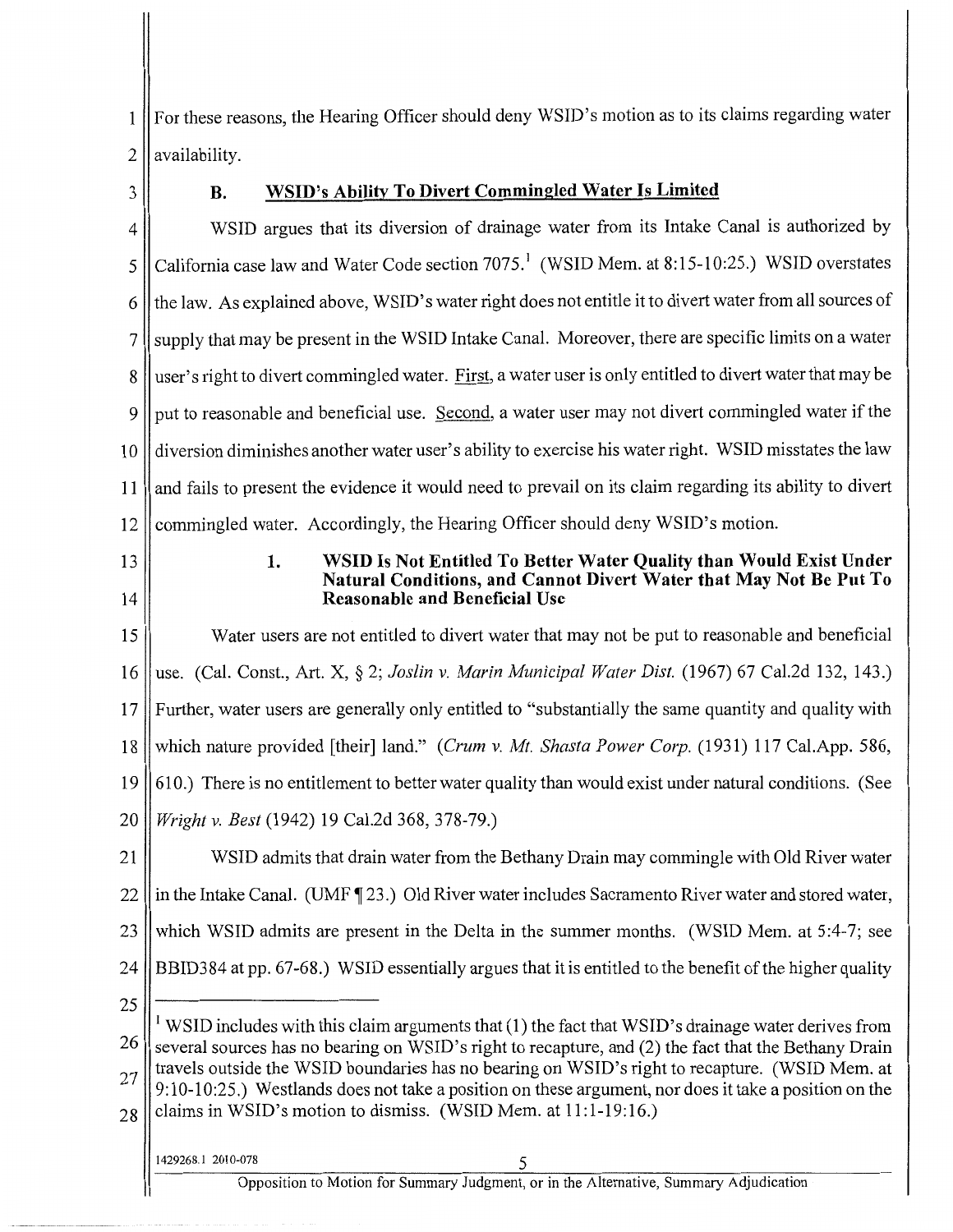1 Sacramento River water and stored water present in the Intake Canal. It argues that even ifthere were  $2 \parallel$  evidence "that the quality of the water being discharged from the Bethany Drain is any different from 3 If the quality of water in the Intake Canal that WSID pumps . . . it would not matter." (WSID Mem. at  $4 \parallel 8:21-23$ .) WSID is mistaken.

5 Quality matters, because if drain water from the Bethany Drain is of insufficient water quality  $6$  || to be put to reasonable and beneficial use, then WSID is not entitled to divert that water. (Cal. Const., 7 Art. X, § 2; *Joslin v. Marin Municipal Water Dist.* ( 1967) 67 Cal.2d 132, 143 .) WSID has not offered 8 || any evidence regarding the quality of water from the Bethany Drain in 2015. But the 1985 Water 9 Board inspection report indicates that the quality of water in the Intake Canal at the time of inspection 10 was "poor; 800 to 1000 T.D.S." (WSID0009.) This evidence at least suggests that the quality of drain 11 water from the Bethany Drain may be lower, given the quality after the drain water was commingled  $12$  with other sources. However, on the current record, it is impossible to determine whether WSID 13 || could put water from the Bethany Drain that it is entitled to divert to reasonable and beneficial use, 14 absent its commingling with other sources.

15 Nonetheless, if the quality of water in the Intake Canal is better than the quality of water being 16 discharged from the Bethany Drain, it is likely that the water in the Intake Canal includes stored water 17 and other non-abandoned fresh water sources that WSID may not divert. WSID is not entitled to 18 divert higher quality water just because it includes water from Bethany Drain.

- 19
- 20

## **2. WSID Cannot Divert Commingled Water in the Intake Canal if Doing So Diminishes Another Water User's Ability to Exercise His Water Right**

21 While Water Code section 7075 permits a water user to commingle and reclaim his water, the 22 water user may not do so if the diversion "diminishes" the "water already appropriated by another." 23 (Wat. Code,§ 7075.) Diminishment under Water Code section 7075 includes diminishment ofwater 24 quality. Contrary to WSID's representation otherwise (WSID Mem. at 9:7-9), *Butte Canal* & *Ditch*  25 *Co. v. Vaughn* (1858) 11 Cal. 143, 148, does not support WSID's argument that a difference in water 26 || quality "would not matter." In *Butte*, the defendants added water to a stream where it commingled 27 with other water, and then diverted the commingled water over the prior appropriator plaintiffs' 28 || objections. The California Supreme Court noted the difficulties involved with "determining with

1429268.1 2010-078 6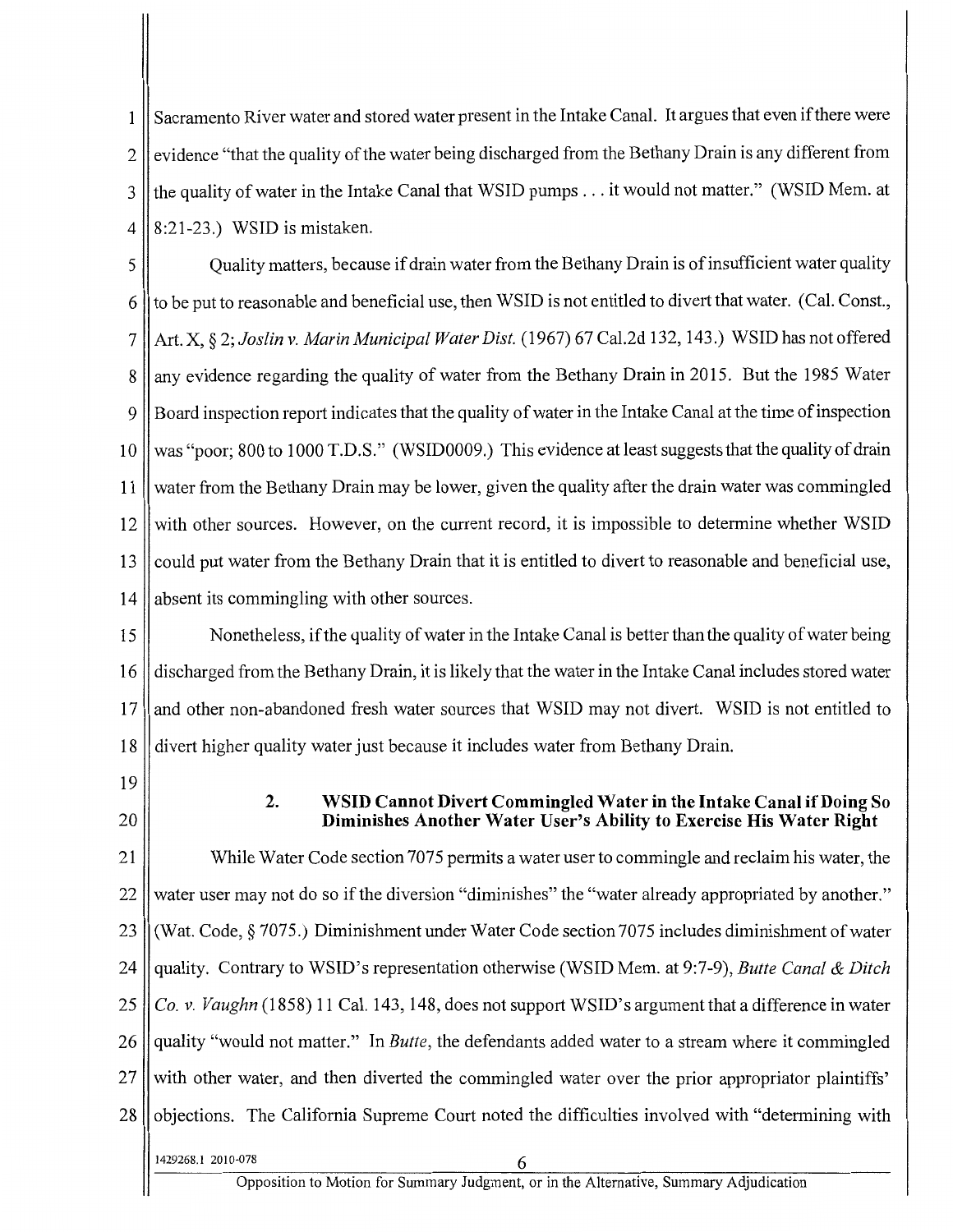| $\mathbf{1}$ | exactness the quantity of water which parties are entitled to divert" (11 Cal. at p. 152), but explained:                                          |  |  |
|--------------|----------------------------------------------------------------------------------------------------------------------------------------------------|--|--|
| $\mathbf{2}$ | If exact justice cannot be obtained, an approximation to it must be                                                                                |  |  |
| 3            | sought, care being taken that no injury is done to the innocent party.<br>The burden of proof rests with the party causing the mixture. He must    |  |  |
| 4            | show clearly to what portion he is entitled. He can claim only such<br>portion as is established by decisive proof. The enforcement of his         |  |  |
| 5            | right must leave the opposite party in the use of the full quantity to<br>which he was originally entitled.                                        |  |  |
| 6            | (Id. at pp. 152-53, emphasis added.) The Court went on to further clarify that the party causing the                                               |  |  |
| 7            | commingling could not diminish the quality of the prior appropriator's water right:                                                                |  |  |
| 8            | The first appropriator of the water of a stream passing through the<br>public lands in this State, has the right to insist that the water shall be |  |  |
| 9            | subject to his use and enjoyment to the extent of his original<br>appropriation, and that its quality shall not be impaired so as to defeat        |  |  |
| 10           | the purpose of its appropriation. To this extent his rights go, and no<br>further. In subordination to these rights, subsequent appropriators may  |  |  |
| 11           | make such use of the channel of the stream as they think proper, and<br>they may mingle with its waters other waters, and divert an equal          |  |  |
| 12           | quantity, as often as they choose. Whilst resting in the perfect<br>enjoyment of their original rights, the first appropriators have no cause      |  |  |
| 13           | of complaint.                                                                                                                                      |  |  |
| 14           | ( <i>Id.</i> at pp. 153-154.)                                                                                                                      |  |  |
| 15           | Under Butte, WSID cannot commingle water from Bethany Drain with water from other                                                                  |  |  |
| 16           | sources if in doing so, it effectively depletes the quantity of higher quality stored water and other non-                                         |  |  |
| 17           | abandoned fresh water sources in a manner that impairs other water uses by water users that are                                                    |  |  |
|              | 18    entitled to use that water. For example, if the Old River water in question is comprised of previously                                       |  |  |
| 19           | stored CVP water, and WSID's diversion of the commingled water reduces the quality of water                                                        |  |  |
| 20           | remaining in the Intake Canal, then WSID may be interfering with Reclamation's exercise of its water                                               |  |  |
| 21           | right by impairing Reclamation's ability to meet water quality objectives and serve other CVP                                                      |  |  |
| 22           | purposes. WSID is not entitled to diminish Reclamation's exercise of its water rights in this way.                                                 |  |  |
| 23           | In sum, WSID has not established that its diversion of drainage water commingled with other                                                        |  |  |
| 24           | sources in the Intake Canal is authorized under California law. WSID has not established whether it                                                |  |  |
| 25           | could put the drainage water from Bethany Drain to reasonable and beneficial use. Nor has WSID                                                     |  |  |
| 26           | established that it has any entitlement to stored water or other non-abandoned fresh water sources that                                            |  |  |
| 27           | may be present in the Intake Canal. California law precludes WSID from diverting commingled water                                                  |  |  |
| 28           | if the diversion diminishes another water users' ability to exercise his water right. For these reasons,                                           |  |  |
|              | 1429268.1 2010-078                                                                                                                                 |  |  |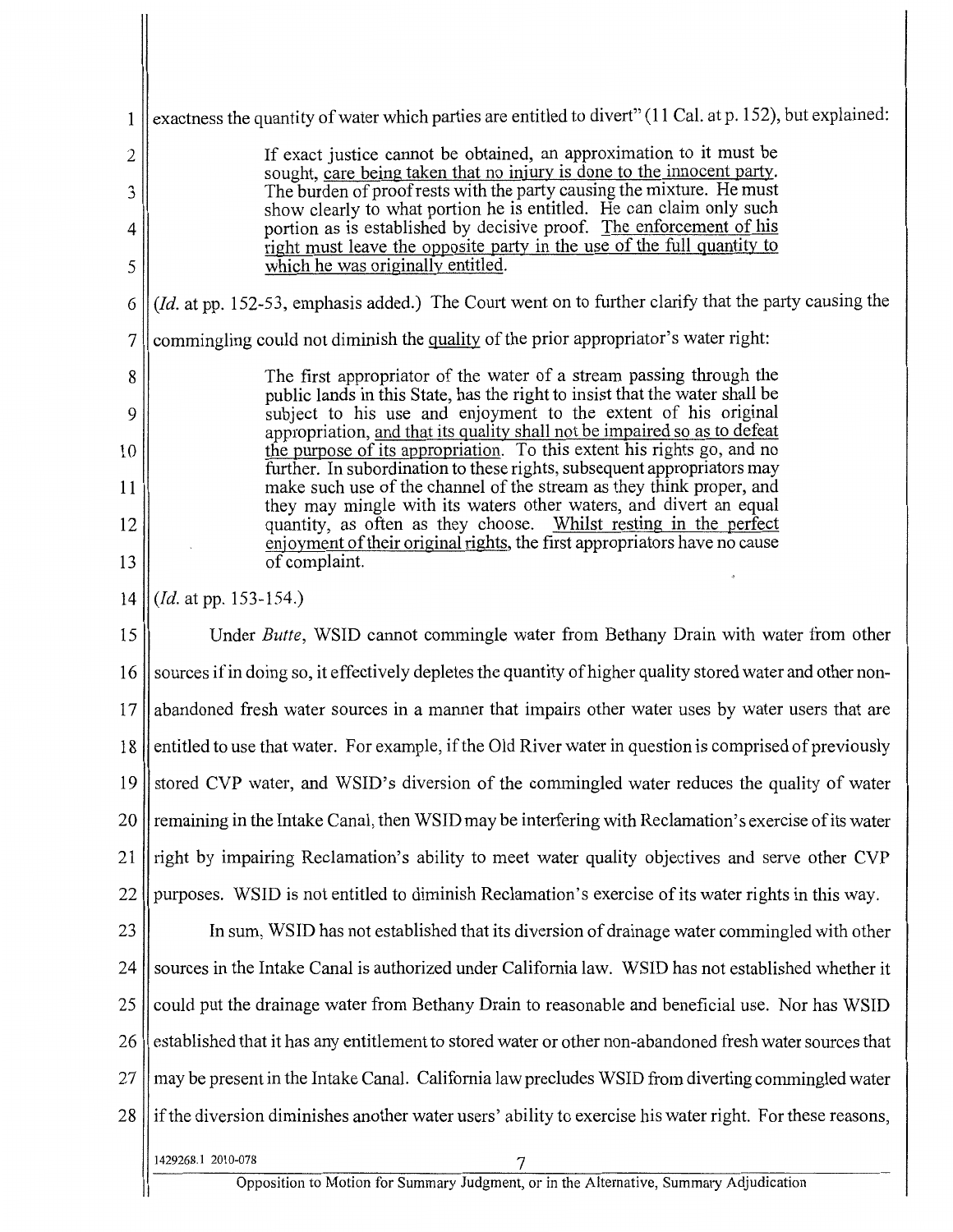| 1              | the Hearing Officer should deny WSID's motion as to its claims regarding commingling.                                         |  |  |
|----------------|-------------------------------------------------------------------------------------------------------------------------------|--|--|
| $\overline{2}$ | <b>CONCLUSION</b><br>II.                                                                                                      |  |  |
| 3              | Westlands respectfully requests the Hearing Officer deny WSID's motion for summary                                            |  |  |
| $\overline{4}$ | judgment, or in the alternative, for summary adjudication.                                                                    |  |  |
| 5              |                                                                                                                               |  |  |
| 6              | KRONICK, MOSKOVITZ, TIEDEMANN & GIRARD<br>Dated: February 22, 2016<br>A Professional Corporation                              |  |  |
| 7              |                                                                                                                               |  |  |
| 8              | By:<br>Daniel J. O'Hanlon                                                                                                     |  |  |
| 9              | Rebecca R. Akroyd<br>Attorneys for Westlands Water District                                                                   |  |  |
| 10             |                                                                                                                               |  |  |
| 11             |                                                                                                                               |  |  |
| 12             |                                                                                                                               |  |  |
| 13             |                                                                                                                               |  |  |
| 14             |                                                                                                                               |  |  |
| 15             |                                                                                                                               |  |  |
| 16             |                                                                                                                               |  |  |
| 17             |                                                                                                                               |  |  |
| 18             |                                                                                                                               |  |  |
| 19             |                                                                                                                               |  |  |
| 20             |                                                                                                                               |  |  |
| 21             |                                                                                                                               |  |  |
| 22             |                                                                                                                               |  |  |
| 23             |                                                                                                                               |  |  |
| 24             |                                                                                                                               |  |  |
| 25             |                                                                                                                               |  |  |
| 26             |                                                                                                                               |  |  |
| 27             |                                                                                                                               |  |  |
| 28             |                                                                                                                               |  |  |
|                | 1429268.1 2010-078<br>$\frac{8}{5}$<br>Opposition to Motion for Summary Judgment, or in the Alternative, Summary Adjudication |  |  |
|                |                                                                                                                               |  |  |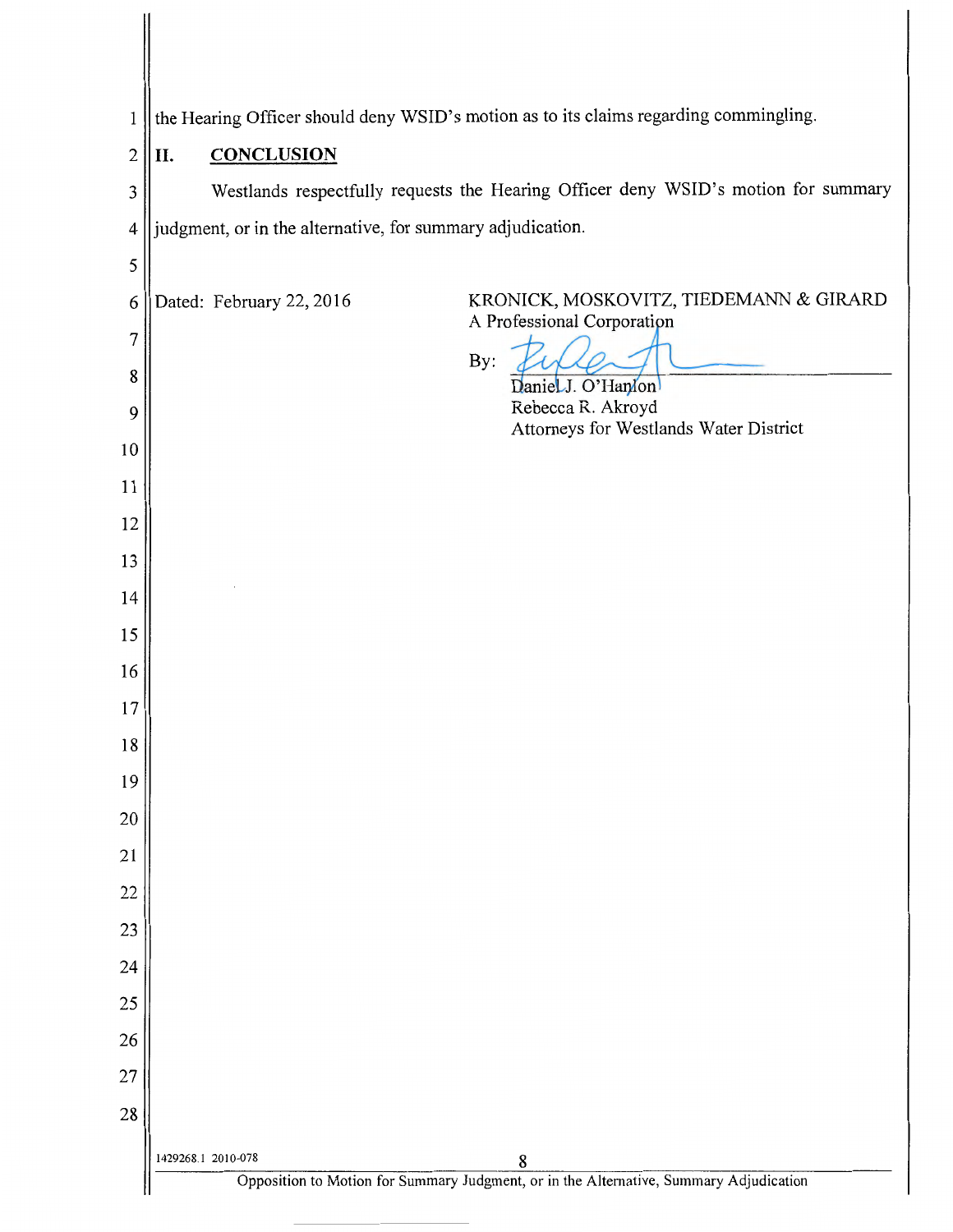| 1                  | <b>PROOF OF SERVICE</b>                                                                                                                                                                                                                                                                                                                                                                                                  |  |  |
|--------------------|--------------------------------------------------------------------------------------------------------------------------------------------------------------------------------------------------------------------------------------------------------------------------------------------------------------------------------------------------------------------------------------------------------------------------|--|--|
| $\overline{2}$     | STATE OF CALIFORNIA, COUNTY OF SACRAMENTO                                                                                                                                                                                                                                                                                                                                                                                |  |  |
| 3<br>4             | At the time of service, I was over 18 years of age and not a party to this action. I am<br>employed in the County of Sacramento, State of California. My business address is 400 Capitol<br>Mall, 27th Floor, Sacramento, CA 95814.                                                                                                                                                                                      |  |  |
| 5<br>6             | On February 22, 2016, I served true copies of the following document(s) described as<br>OPPOSITION TO MOTION FOR SUMMARY JUDGMENT, OR IN THE<br>ALTERNATIVE, SUMMARY ADJUDICATION on the interested parties in this action as<br>follows:                                                                                                                                                                                |  |  |
| 7                  | <b>SEE ATTACHED SERVICE LIST</b>                                                                                                                                                                                                                                                                                                                                                                                         |  |  |
| 8<br>9<br>10<br>11 | BY E-MAIL OR ELECTRONIC TRANSMISSION: I caused a copy of the<br>document(s) to be sent from e-mail address sramirez@kmtg.com to the persons at the e-mail<br>addresses listed in the Service List. The document(s) were transmitted at or before 12:00 p.m. I<br>did not receive, within a reasonable time after the transmission, any electronic message or other<br>indication that the transmission was unsuccessful. |  |  |
| 12                 | I declare under penalty of perjury under the laws of the State of California that the<br>foregoing is true and correct.                                                                                                                                                                                                                                                                                                  |  |  |
| 13                 | Executed on February 22, 2016, at Sacramento, California.                                                                                                                                                                                                                                                                                                                                                                |  |  |
| 14                 |                                                                                                                                                                                                                                                                                                                                                                                                                          |  |  |
| 15                 | <b>Sherry Ramirez</b>                                                                                                                                                                                                                                                                                                                                                                                                    |  |  |
| 16                 |                                                                                                                                                                                                                                                                                                                                                                                                                          |  |  |
| 17                 |                                                                                                                                                                                                                                                                                                                                                                                                                          |  |  |
| 18                 |                                                                                                                                                                                                                                                                                                                                                                                                                          |  |  |
| 19                 |                                                                                                                                                                                                                                                                                                                                                                                                                          |  |  |
| 20<br>21           |                                                                                                                                                                                                                                                                                                                                                                                                                          |  |  |
| 22                 |                                                                                                                                                                                                                                                                                                                                                                                                                          |  |  |
| 23                 |                                                                                                                                                                                                                                                                                                                                                                                                                          |  |  |
| 24                 |                                                                                                                                                                                                                                                                                                                                                                                                                          |  |  |
| 25                 |                                                                                                                                                                                                                                                                                                                                                                                                                          |  |  |
| 26                 |                                                                                                                                                                                                                                                                                                                                                                                                                          |  |  |
| 27                 |                                                                                                                                                                                                                                                                                                                                                                                                                          |  |  |
| 28                 |                                                                                                                                                                                                                                                                                                                                                                                                                          |  |  |
|                    | 1429268.1 2010-078<br>1<br>Opposition to Motion for Summary Judgment, or in the Alternative, Summary Adjudication                                                                                                                                                                                                                                                                                                        |  |  |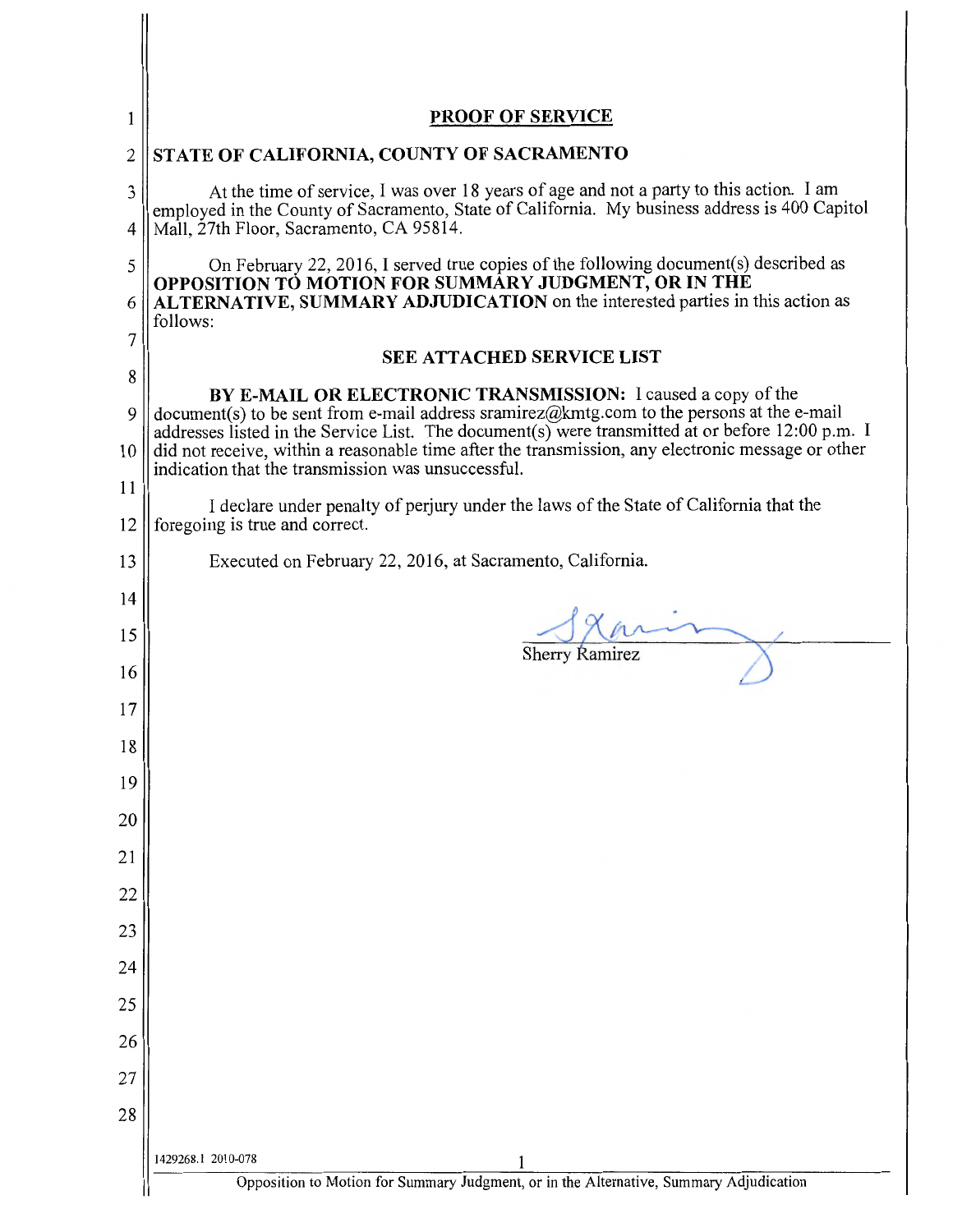| $\overline{c}$                               | <b>SERVICE LIST</b><br>THE WEST SIDE IRRIGATION DISTRICT CEASE AND DESIST ORDER HEARING                                                                                                                                  |                                                                                                                                                                                                                                                                                                               |  |
|----------------------------------------------|--------------------------------------------------------------------------------------------------------------------------------------------------------------------------------------------------------------------------|---------------------------------------------------------------------------------------------------------------------------------------------------------------------------------------------------------------------------------------------------------------------------------------------------------------|--|
| 3<br>4<br>5<br>6<br>$\overline{7}$<br>8      | <b>DIVISION OF WATER RIGHTS</b><br>Prosecution Team<br>Andrew Tauriainen, Attorney III<br><b>SWRCB Office of Enforcement</b><br>1001 I Street, 16th Floor<br>Sacramento, CA 95814<br>Andrew.Taurianen@waterboards.ca.gov | THE WEST SIDE IRRIGATION DISTRICT<br>Jeanne M. Zolezzi<br>Karna Harrigfeld<br>Janelle Krattiger<br>Herum\Crabtree\Suntag<br>5757 Pacific Ave., Suite 22<br>Stockton, CA 95203<br>jzolezzi@herumcrabtree.com<br>kharrigfeld@herumcrabtree.com<br>ikrattiger@herumcrabtree.com                                  |  |
| 9<br>10 <sup>1</sup><br>11<br>12<br>13<br>14 | <b>STATE WATER CONTRACTORS</b><br>Stephanie Morris<br>1121 L Street, Suite 1050<br>Sacramento, CA 95814<br>smorris@swc.org                                                                                               | <b>WESTLANDS WATER DISTRICT</b><br>Daniel J. O'Hanlon<br>Rebecca Akroyd<br>Kronick, Moskovitz, Tiedemann & Girard<br>400 Capitol Mall, 27 <sup>th</sup> Floor<br>Sacramento, CA 95814<br>dohanlon@kmtg.com<br>rakroyd@kmtg.com<br>Philip Williams of Westlands Water District<br>pwilliams@westlandswater.org |  |
| 15<br>16<br>18<br>19<br>20                   | <b>SOUTH DELTA WATER AGENCY</b><br>John Herrick, Esq.<br>Dean Ruiz<br>17   4255 Pacific Ave., Suite 2<br>Stockton, CA 95207<br>jherrlaw@aol.com<br>dean@hprlaw.net                                                       | CENTRAL DELTA WATER AGENCY<br>Jennifer Spaletta<br>Spaletta Law PC<br>PO Box 2660<br>Lodi, CA 95241<br>$j$ ennifer@spalettalaw.com<br>Dante Nomellini and Dante Nomellini, Jr.<br>Nomellini, Grilli & McDaniel<br>ngmplcs@pacbell.net<br>danteir@pacbell.net                                                  |  |
| 21<br>22<br>23<br>24<br>25<br>26             | <b>CITY AND COUNTY OF SAN</b><br><b>FRANCISCO</b><br>Jonathan Knapp<br>Office of the City Attorney<br>1390 market Street, Suite 418<br>San Francisco, CA 94102<br>jonathan.knapp@sfgov.org                               | <b>SAN JOAQUIN TRIBUTARIES</b><br><b>AUTHORITY</b><br>Valerie Kincaid<br>O'Laughlin & Paris<br>2617 K. Street, Suite 100<br>Sacramento, CA 95814<br>vkincaid@olaughlinparis.com<br>towater@olaughlinparis.com                                                                                                 |  |
| 27<br>28                                     |                                                                                                                                                                                                                          |                                                                                                                                                                                                                                                                                                               |  |
|                                              | 1429268.1 2010-078                                                                                                                                                                                                       | 2                                                                                                                                                                                                                                                                                                             |  |
|                                              | Opposition to Motion for Summary Judgment, or in the Alternative, Summary Adjudication                                                                                                                                   |                                                                                                                                                                                                                                                                                                               |  |